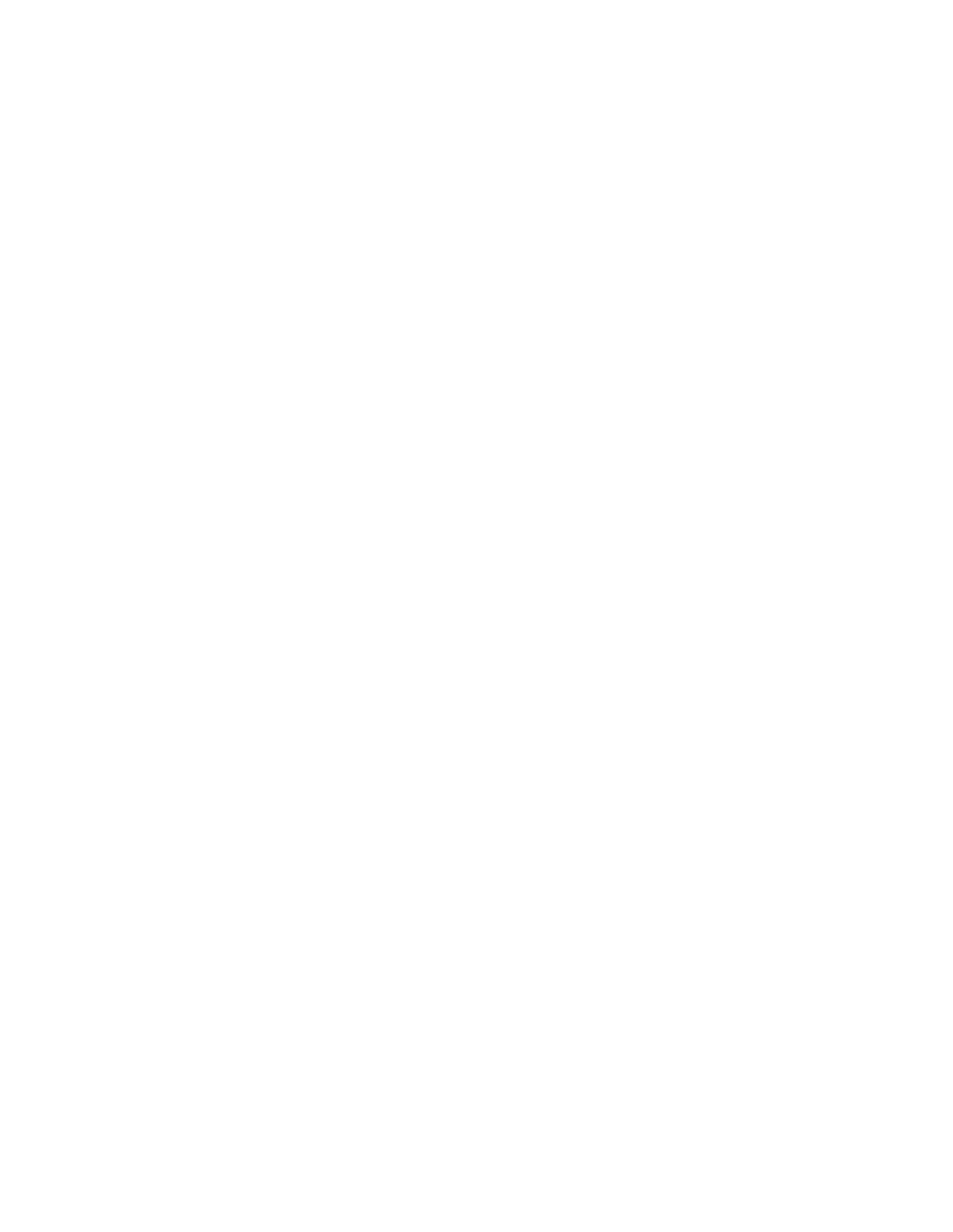### **BURKE, Justice.**

[¶1] This case involves a claim arising under the Wyoming Governmental Claims Act (WGCA), Wyo. Stat. Ann. §§ 1-39-101 through -121 (LexisNexis 2007). Appellant, Larry Hoffman, as personal representative of the estate of the decedent, Gregory Bryan Pickett, III, brought a wrongful death suit against Dr. Brian Darnell and the Johnson County Hospital District (Hospital). The district court dismissed the action with prejudice, finding that it lacked subject matter jurisdiction to allow Appellant to amend his complaint. We reverse.

### *ISSUES*

- [¶2] Appellant presents the following issues:
	- 1. Whether the district court has discretion to allow leave to amend a complaint pursuant to W.R.C.P. 15(a) to allege compliance with the constitutional and statutory requirements for governmental claims with specificity and, if so, whether the amendment relates back to the filing date of the original complaint.
	- 2. Whether this Court usurped the authority of the Wyoming Constitution and the Wyoming Legislature by creating the "special pleading" rules, such that it violates the separation of powers between the branches of government.
	- 3. Whether W.R.C.P. 12(h)(3) requires the district court to dismiss a complaint for lack of subject matter jurisdiction when it has notice the complaint is defective.

# *FACTS*

[¶3] Appellant, as personal representative of the decedent's estate, initiated a wrongful death action against the Hospital and Dr. Darnell upon filing a complaint in the Johnson County District Court. According to the complaint, on August 20, 2006, at 1:40 a.m., Mr. Pickett was taken to the Hospital's emergency room after complaining of back, side, and groin pain. Dr. Darnell, the treating physician and an employee of the Hospital, diagnosed Mr. Pickett with a kidney stone. After observing Mr. Pickett for approximately 12 hours, Dr. Darnell discharged him from the Hospital. Later that evening, Mr. Pickett's wife called 911 after finding him unconscious in their bathroom. When the ambulance arrived, Mr. Pickett was pale and unresponsive. The personnel on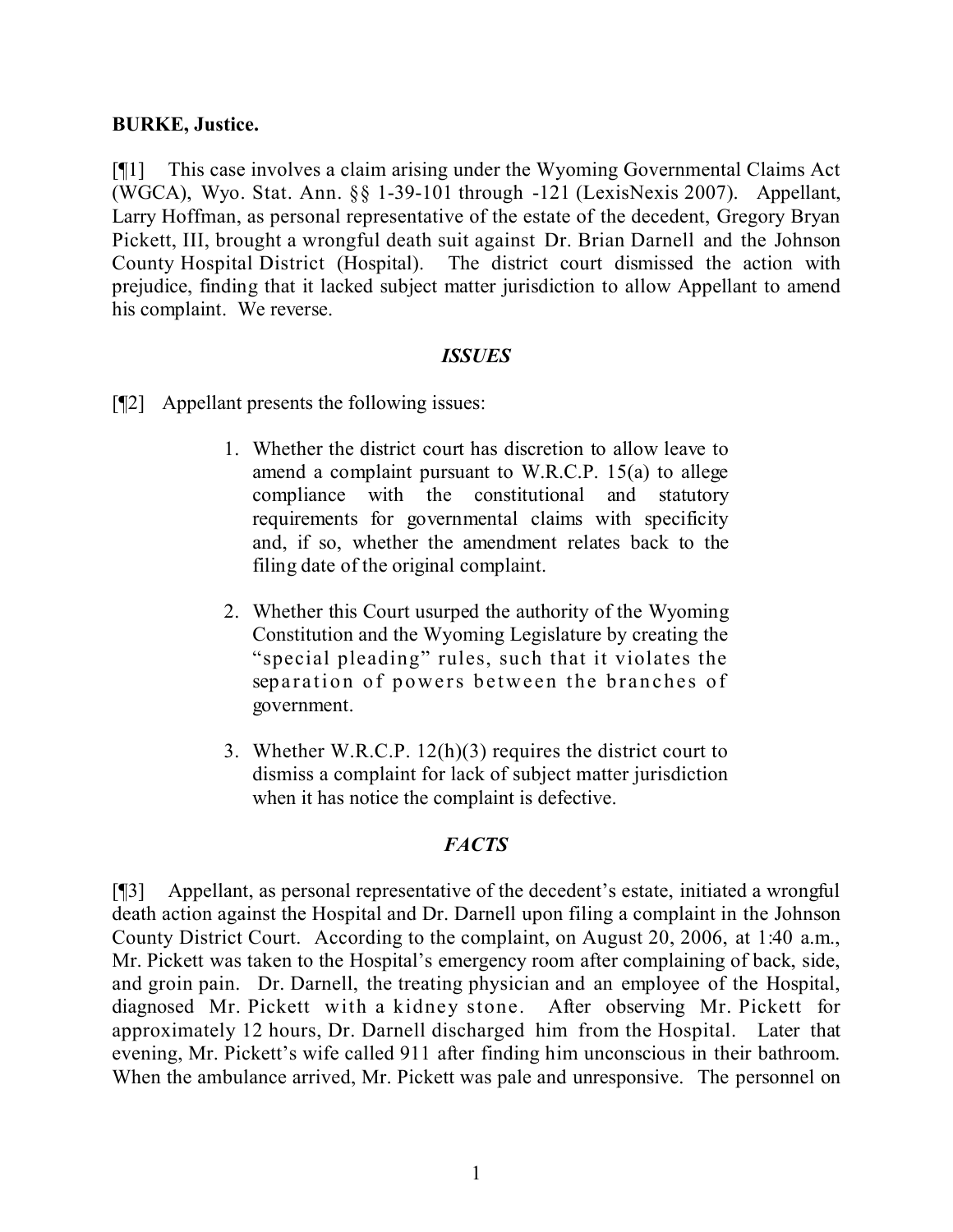duty at the Hospital were unable to resuscitate Mr. Pickett, and he was pronounced dead at 8:20 p.m. An autopsy determined that he did not have a kidney stone but that a leaking abdominal aortic aneurysm had caused his death.

[¶4] On February 4, 2008, Appellant presented a notice of claim to the Hospital. The notice of claim was timely filed and satisfied all the requirements set forth in Wyo. Stat. Ann. § 1-39-113(b) as to the contents of a notice of governmental claim. The claim was also signed and sworn to under penalty of perjury in compliance with Article 16, § 7 of the Wyoming Constitution.

[¶5] On April 25, 2008, Appellant filed suit against the Hospital and Dr. Darnell within the two-year statute of limitations for a wrongful death action set forth in Wyo. Stat. Ann. § 1-38-102. Appellant's complaint stated that "[a]ll conditions precedent to the bringing of this action have been performed or have occurred, including the processing to completion of an application for review of claim before the Wyoming Medical Review Panel, and the presentation and filing of this claim to and with the Johnson County Hospital District." The Hospital and Dr. Darnell answered and asserted affirmative defenses. At that time, neither the Hospital nor Dr. Darnell claimed that Appellant's complaint was insufficient to invoke the court's jurisdiction. The court held a scheduling conference on August 4, 2008, and set trial for the week of August 24, 2009.

[¶6] On July 28, 2009, approximately 15 months after the case commenced, and after the statutes of limitations for a wrongful death action and for a governmental claim had expired, Appellees asserted that the complaint was insufficient to invoke subject matter jurisdiction and that the action should be dismissed. Appellees filed a joint motion for judgment on the pleadings arguing the complaint was deficient because it failed to allege the date on which the notice of claim had been presented to the Hospital and failed to allege that the claim complied with the signature and certification requirements of the Wyoming Constitution, as required by *Beaulieu v. Florquist*, 2004 WY 31, 86 P.3d 863 (Wyo. 2004) (*Beaulieu II*). Appellant moved for leave to amend the complaint to allege compliance with the WGCA and Wyoming Constitution. Appellant attached a proposed amended complaint to the motion. The district court determined that it was without subject matter jurisdiction to grant Appellant leave to amend the defective complaint and dismissed the action with prejudice because the statute of limitations had expired. This appeal followed.

# *STANDARD OF REVIEW*

[¶7] Whether a court has subject matter jurisdiction is a question of law, which we review *de novo*. *Brown v. City of Casper*, 2011 WY 35, ¶ 8, 248 P.3d 1136, 1139 (Wyo. 2011).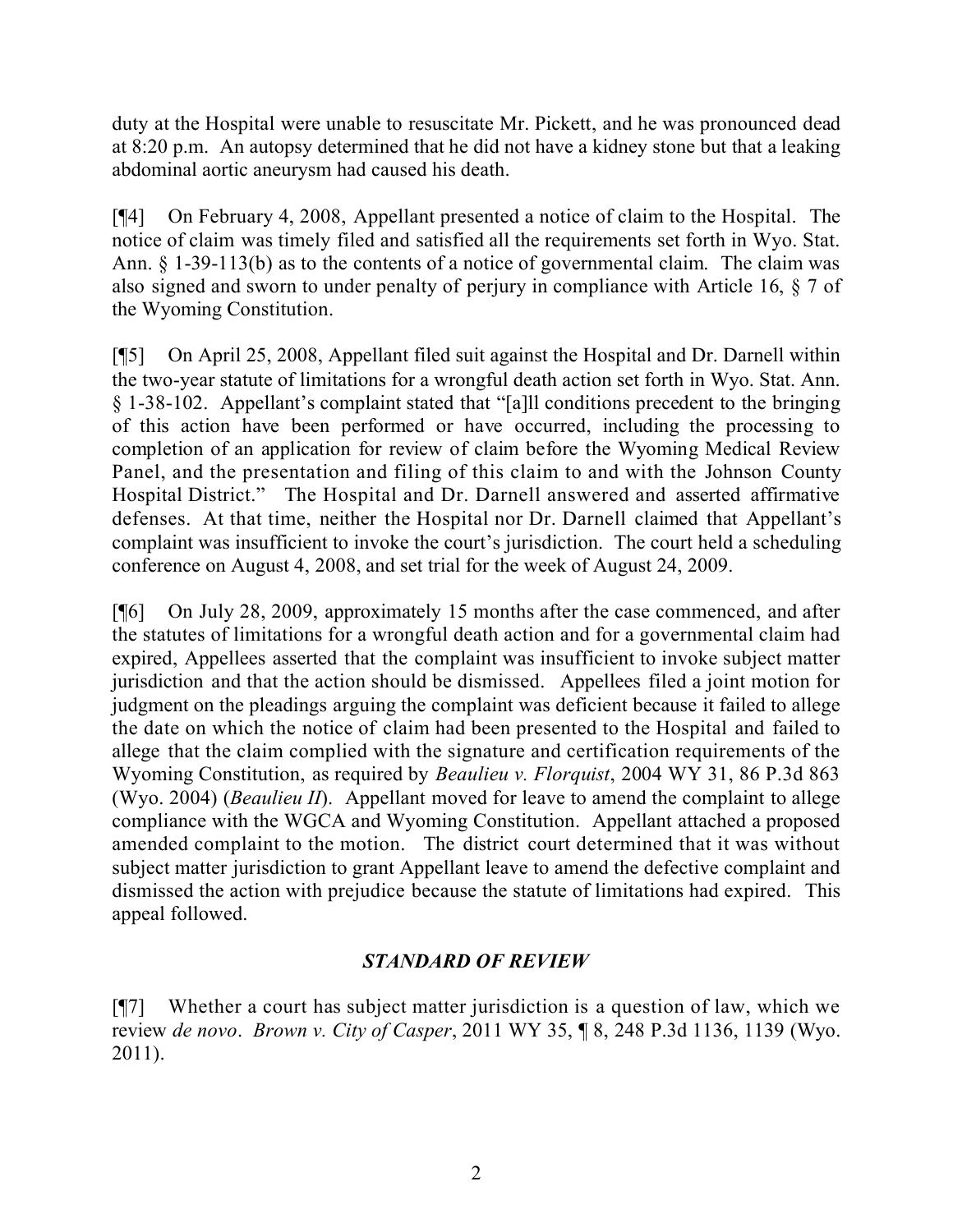# *DISCUSSION*

[¶8] The facts in this case are not in dispute. Appellant filed a notice of claim that complied with Wyo. Stat. Ann. § 1-39-113(b) and Article 16, § 7 of the Wyoming Constitution in all respects. In his complaint, however, Appellant did not allege the date on which the claim was presented to the Hospital and did not allege compliance with the constitutional signature and certification requirements for a notice of governmental claim. For this reason, the district court determined that it lacked subject matter jurisdiction to allow Appellant to amend the complaint.

[¶9] In *Brown v. City of Casper*, we resolved inconsistency in our precedent on the issue of whether jurisdiction is invoked by a pleading that fails to allege compliance with the WGCA and the Constitution and held that "subject matter jurisdiction is invoked upon the filing of a complaint alleging a claim against a governmental entity." *Id.*, ¶ 9, 248 P.3d at 1139. We further held that "in cases where a notice of claim has been properly presented but the complaint fails to allege that fact, district courts have the discretion to allow amendment of the complaint to cure the failure." *Id.* We summarized our holding as follows:

> Pursuant to the constitution and the statute, the district courts have jurisdiction to hear and decide actions brought against governmental entities, whether or not compliance is alleged, if a notice of claim complying with the constitutional and statutory requirements has been presented. District courts also have jurisdiction to allow the amendment of a complaint to allege presentation of a notice of claim complying with the statute and constitution when such a notice was in fact timely presented. To the extent that *Bell* and its progeny held otherwise, those decisions are overruled.

*Id.*, **[44, 248 P.3d at 1146-47.** Finally, we held that, in accordance with W.R.C.P. 15(c), the amendment of a complaint to allege compliance with the constitutional and statutory requirements for a governmental claim relates back to the date of the filing of the original complaint. *Id*., ¶ 46, 248 P.3d at 1146.

[¶10] We reaffirmed this holding in *Madsen v. Bd. of Trs. of Mem'l. Hosp.*, 2011 WY 36, 248 P.3d 1151 (Wyo. 2011), *Gess v. Flores*, 2011 WY 48, 249 P.3d 715 (Wyo. 2011), and *Fremont County Sheriff's Dep't v. Strom*, 2011 WY 64, 252 P.3d 939 (Wyo. 2011). Our decisions in those cases are controlling on the question presented in Appellant's first issue and require reversal of the district court's order dismissing Appellant's complaint and denying Appellant's motion to amend the complaint. In light of this disposition, we do not address Appellant's remaining issues.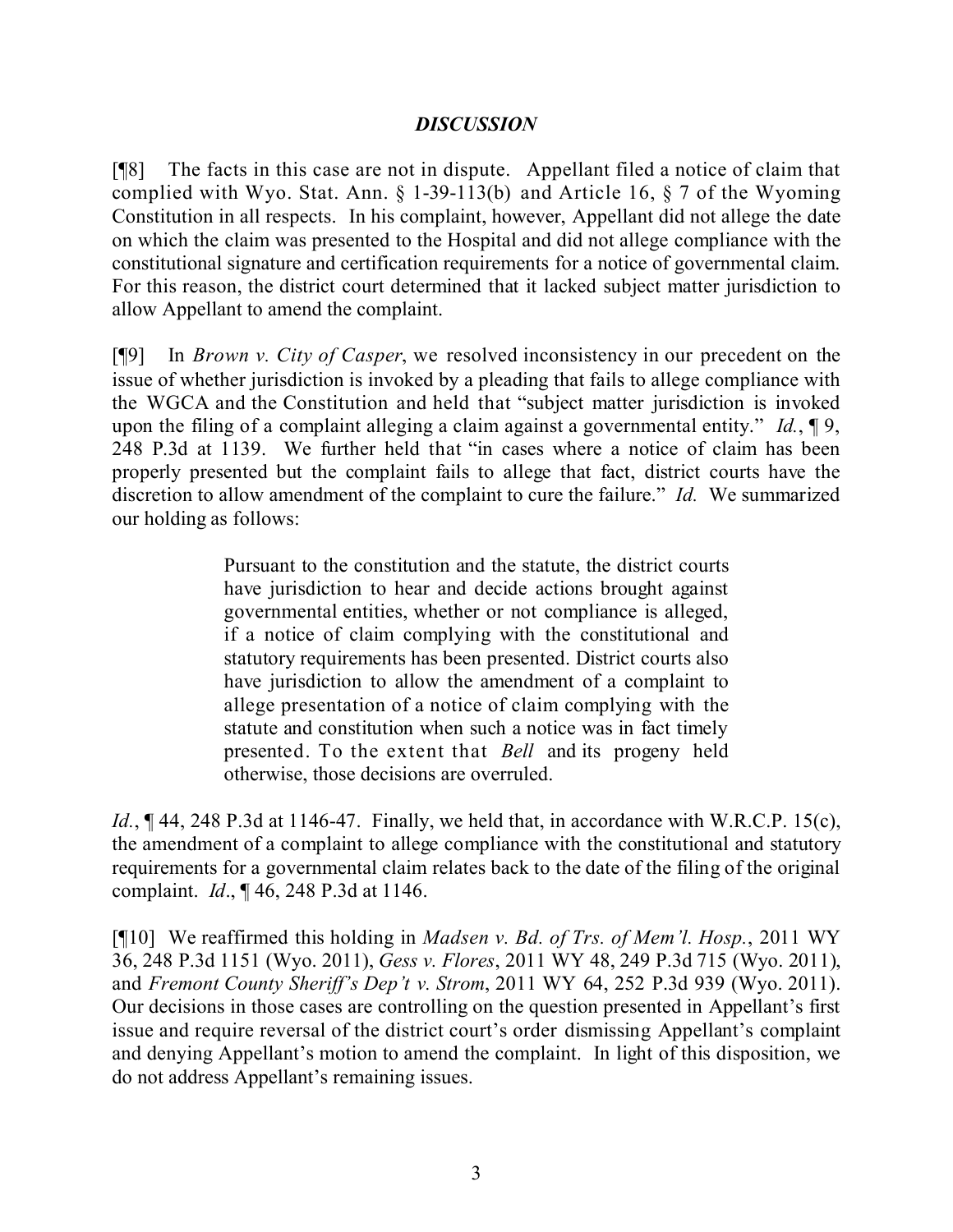[¶11] We reverse and remand to the district court for further proceedings consistent with this opinion.